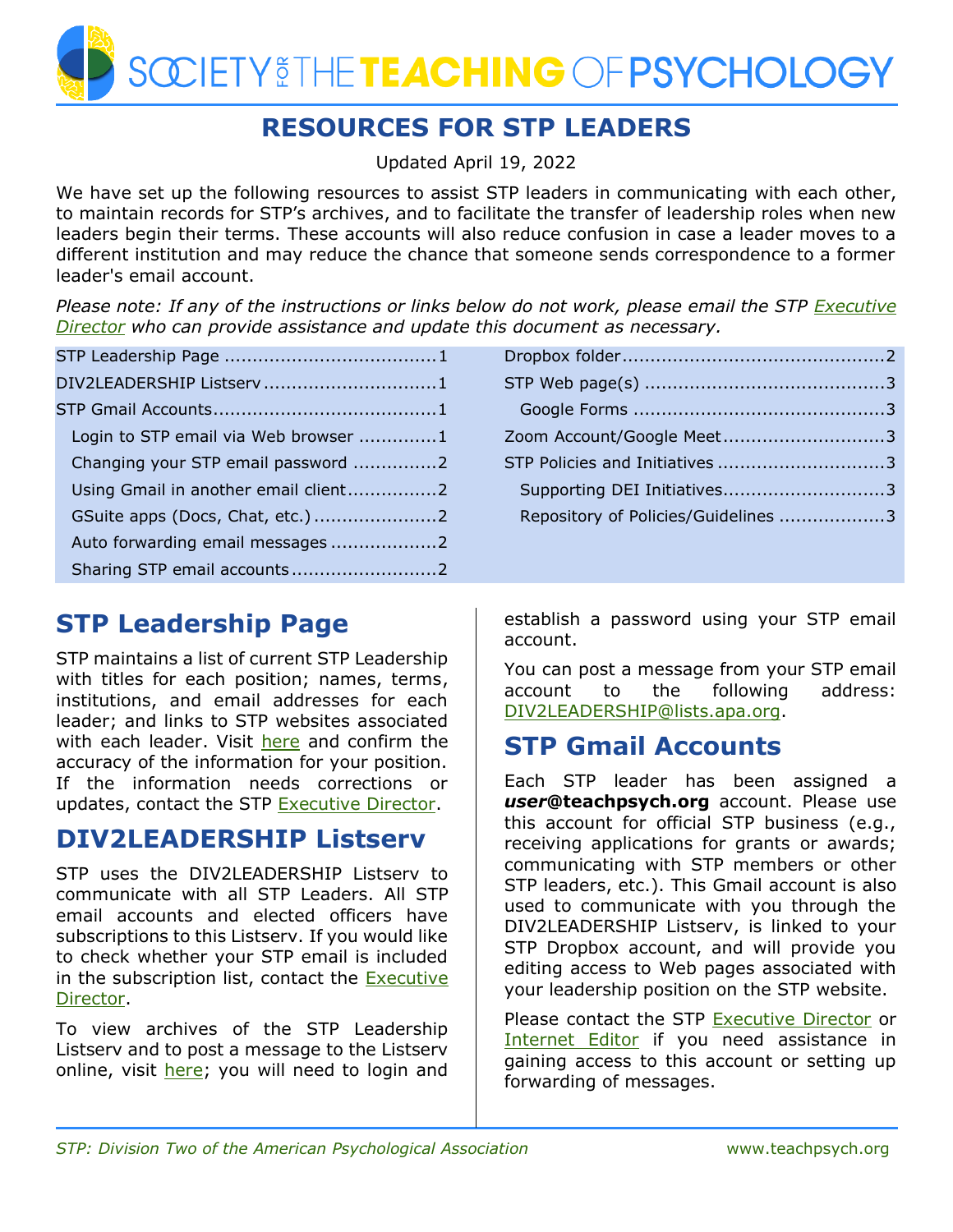

### Login to STP email via Web browser

STP uses Gmail as its email client. To view and create emails in a Web browser, visit <http://gmail.teachpsych.org/> and enter the following:

**Enter your email:** *user* @teachpsych.org (Enter the email account assigned to your leadership role; click [here](http://teachpsych.org/STPLeaders) to locate it.)

#### Select **Google Workspace** account

**Enter your password:** If you do not know or cannot recall your password, contact STP's [Executive Director](mailto:stp@teachpsych.org) or [Internet Editor](mailto:ie@teachpsych.org) to reset your password.

If you are new to Gmail or have questions, visit [here](https://support.google.com/mail/) for Gmail support.

#### <span id="page-1-0"></span>Changing your STP email password

You will be assigned a password for your STP email account. You may change your password if you prefer something easier to remember or for security purposes; visit [here](https://support.google.com/mail/answer/41078) for instructions. The **[Executive Director](mailto:stp@teachpsych.org)** or [Internet Editor](mailto:ie@teachpsych.org) can help retrieve your email account if you cannot recall your password.

#### <span id="page-1-1"></span>Using Gmail in another email client

Visit [here](https://support.google.com/mail/answer/78892) for instructions on setting up Gmail in Outlook, iPhone, Thunderbird, Apple Mail, or another email client.

### <span id="page-1-2"></span>GSuite apps (Docs, Chat, etc.)

Each STP email account includes access to several Google applications: Drive, Docs, Sheets, Forms, Chat, Meet, and others. Please use these services for current STPrelated business (e.g., collaborating on working drafts, maintaining current documents). Please place final versions of documents into the STP Dropbox folder (see below) so that we can maintain those documents for the archives.

Each GSuite account has 30 GB storage limit for all emails and documents. If you are nearing that limit, you may need to delete

older emails or documents that are no longer relevant to your current work. Before doing so, please save final versions of documents for archival purposes in your STP Dropbox folder before deleting them from Gmail or Google Docs.

#### <span id="page-1-3"></span>Auto forwarding email messages

If your leadership position is unlikely to require you to receive or send many emails, you may set your account to forward emails to your preferred email account(s). Auto forwarding will enable you to receive messages from the DIV2LEADERSHIP account so that you can keep informed about STP business. To set up auto forwarding, visit [here.](https://support.google.com/mail/answer/10957)

#### <span id="page-1-4"></span>Sharing STP email accounts

There may be occasions when an STP Leader would like to share an STP email account with another leader (e.g., co-chairs of a committee, co-editors of an STP publication). This may be accomplished in one of two ways:

- Both leaders may share the password for the STP email account and coordinate reading and responding to emails.
- The current leader may set up auto forwarding of messages to the other individual's (e.g., a successor's) preferred email account so that the individual may view correspondence. The STP leader may need to include the other individual's email in replies. Prior to the transition, the current STP leader should share the email password with the successor.

### <span id="page-1-5"></span>**Dropbox folder**

Each STP leader has a Dropbox folder associated with the STP email account. This Dropbox folder is shared with STP's Executive Director, STP's Archivist/ Historian, and (if appropriate) the STP Vice President or other leader who oversees the position.

Please use this Dropbox folder to maintain archives of final versions of documents for